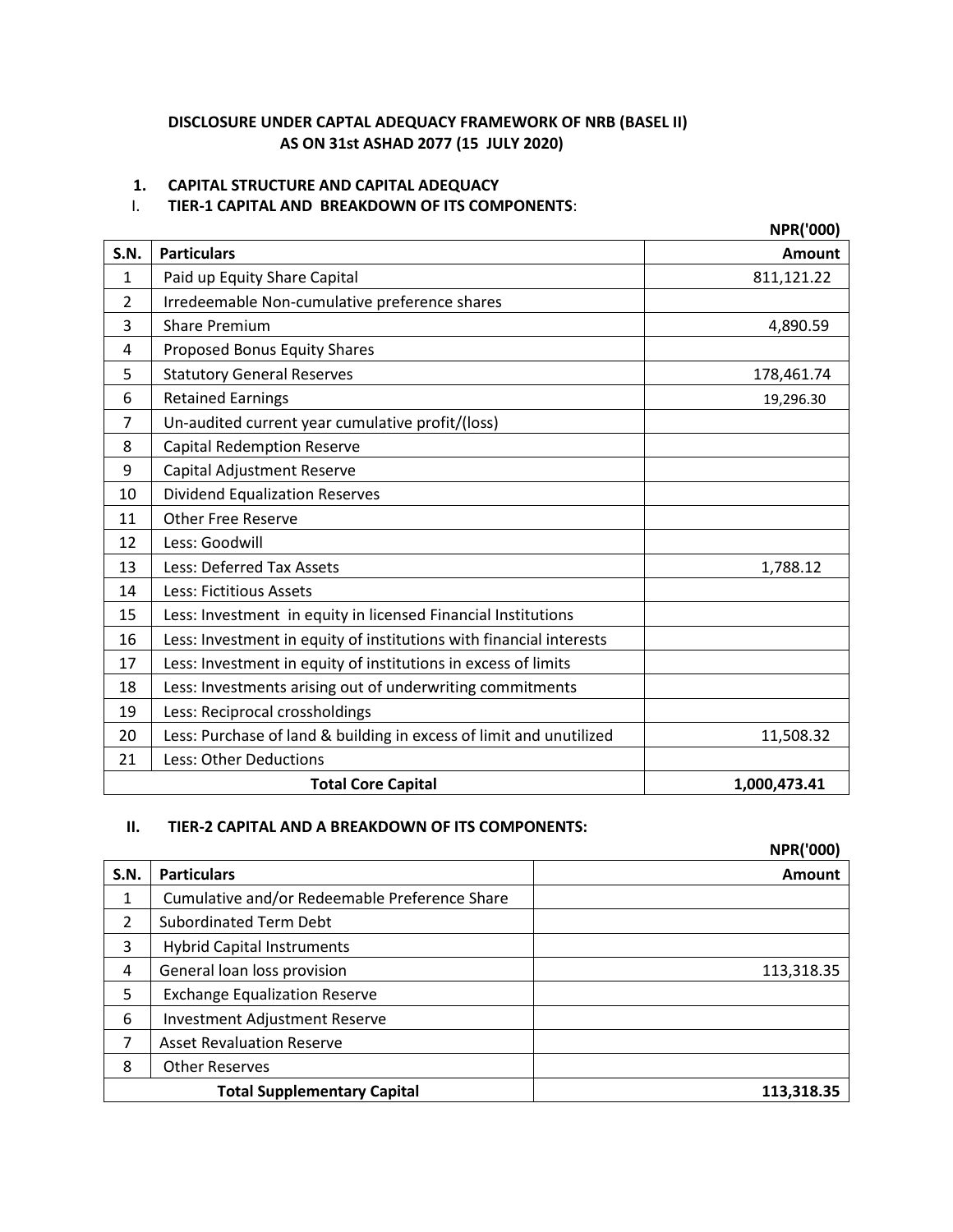### **III. INFORMATION ABOUT SUBORDINATE TERM DEBT**

The Bank does not have any subordinated Term Debt

## **IV. DEDUCTION FROM CAPITAL**

|                                                               | <b>NPR('000)</b> |
|---------------------------------------------------------------|------------------|
| <b>Particulars</b>                                            | Amount           |
| Deferred Tax Assets                                           | 1,788.13         |
| Purchase of land & building in excess of limit and unutilized | 11508.32         |

## **V. TOTAL QUALIFYING CAPITAL**

|                                      | <b>NPR('000)</b> |
|--------------------------------------|------------------|
| <b>Particulars</b>                   | <b>Amount</b>    |
| Total Core Capital(Tier I)           | 1,000,473.41     |
| Total Supplementary Capital(Tier II) | 113,318.35       |
| Total Capital Fund(Tier I + Tier II) | 1,113,791.77     |

## **VI. CAPITAL ADEQUACY RATIO**

| <b>Particulars</b>                                                                      | Percentage |
|-----------------------------------------------------------------------------------------|------------|
| Tier 1 Capital to Total Risk Weighted Exposures (After Bank's adjustments of Pillar II) | 11.04%     |
| Tier 1 and Tier 2 Capital to Total Risk Weighted Exposures (After Bank's adjustments of |            |
| Pillar II)                                                                              | 12.29%     |

**VII. Summary of the bank's internal approach to assess the adequacy of capital to support current and future activities**

The bank considers the capital adequacy requirement pursuant to the provision set by NRB. The Tier 1 Capital ratio of the bank as at Ashad 2077 is 11.04% and the total capital ratio is 12.29%. The bank in its strategic planning cautiously considers the capital adequacy and projects capital adequacy required for the organization's growth.

### **2. RISK EXPOSURE**

### **i. Risk Weighted Exposure for Credit Risk, Market Risk and Operational Risk**

|                 |                                                                 | <b>NPR('000)</b> |
|-----------------|-----------------------------------------------------------------|------------------|
| S.N             | <b>Particulars</b>                                              | <b>Amount</b>    |
| a               | Risk Weighted Exposure for Credit Risk                          | 8,099,170.07     |
| b               | Risk Weighted Exposure for Operational Risk                     | 608,416.02       |
| с               | Risk Weighted Exposure for Market Risk                          | 317.35           |
|                 | Total Risk Weighted Exposures (Before adjustments of Pillar II) | 8,707,903.44     |
|                 | <b>Adjustments under Pillar II</b>                              |                  |
| <b>SRP 6.4a</b> | ALM policies & practices are not satisfactory, add 1% of net    |                  |
| (5)             | interest income to RWE                                          |                  |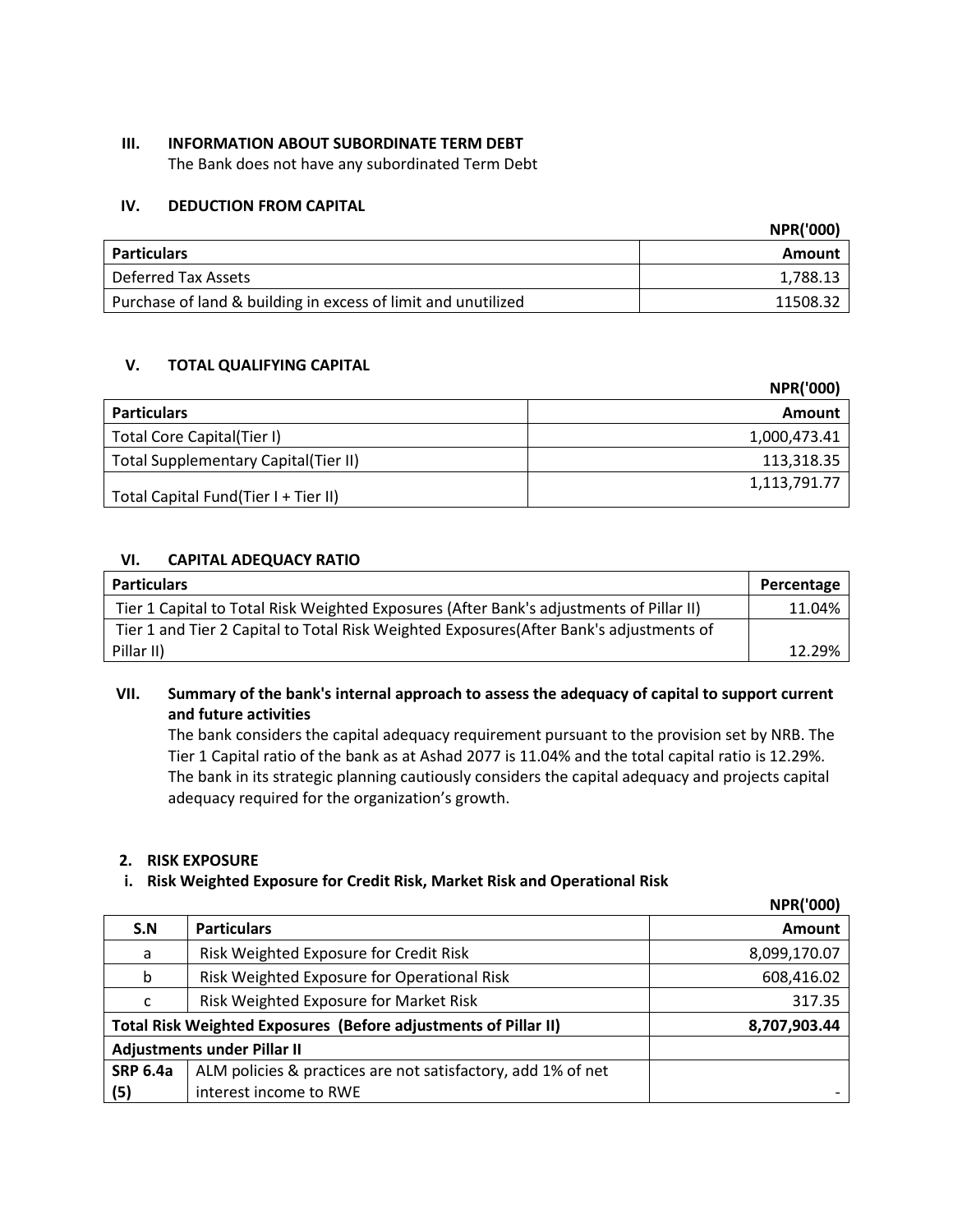| <b>SRP 6.4a</b> |                                                                       |              |
|-----------------|-----------------------------------------------------------------------|--------------|
| (6)             | Add% of the total deposit due to insufficient Liquid Assets           |              |
| <b>SRP 6.4a</b> | Add RWE equivalent to reciprocal of capital charge of 2-5% of         |              |
| (7)             | gross income                                                          | 96,327.10    |
| <b>SRP 6.4a</b> | If overall risk management policies and procedures are not            |              |
| (9)             | satisfactory. Add % of RWE                                            | 174,158.07   |
| <b>SRP 6.4a</b> | If desired level of disclosure requirement has not been               |              |
| (10)            | achieved, Add% of RWE                                                 | 87,079.03    |
|                 | Total Risk Weighted Exposures (After Bank's adjustments of Pillar II) | 9,065,467.64 |

# **ii. Risk Weighted Exposure under each 11 Categories of Credit Risk**

|                                              | <b>NPR('000)</b> |
|----------------------------------------------|------------------|
| <b>Particulars</b>                           | Amount           |
| <b>Claims on Government and Central Bank</b> |                  |
| Claims on other official entities            |                  |
| Claims on Banks                              | 465,996.27       |
| Claims on Corporate and Securities Entities  | 2,400,698.61     |
| Claims on Regulatory Retail Portfolio        | 2,331,164.61     |
| Claims secured by residential properties     | 671,354.52       |
| Claims secured by Commercial real estate     | 397,288.48       |
| Past due claims                              | 195,740.26       |
| High Risk claims                             | 650,342.12       |
| <b>Other Assets</b>                          | 851,388.20       |
| <b>TOTAL (A)</b>                             | 7,963,973.07     |

# **iii. Total Risk Weighted Exposure Calculation Table:**

|                                                              |                   |                                     |                               |                  |                       | (Rs. in '000)                            |
|--------------------------------------------------------------|-------------------|-------------------------------------|-------------------------------|------------------|-----------------------|------------------------------------------|
| A. Balance Sheet<br><b>Exposures</b>                         | <b>Book Value</b> | <b>Specific</b><br><b>Provision</b> | <b>Eligible</b><br><b>CRM</b> | <b>Net Value</b> | <b>Risk</b><br>Weight | <b>Risk Weighted</b><br><b>Exposures</b> |
|                                                              | A                 | $\mathbf b$                         | c                             | $d=a-b-c$        | Е                     | $f = d^*e$                               |
| Cash Balance                                                 | 429,386.03        |                                     |                               | 429,386.03       | 0%                    |                                          |
| <b>Balance With Nepal</b><br>Rastra Bank                     | 319,857.23        |                                     |                               | 319,857.23       | 0%                    |                                          |
| Gold                                                         |                   |                                     |                               |                  | 0%                    |                                          |
| Investment in<br>Nepalese<br>Government<br><b>Securities</b> |                   |                                     |                               |                  | 0%                    |                                          |
| All Claims on<br>Government of Nepal                         |                   |                                     |                               |                  | 0%                    |                                          |
| Investment in Nepal<br>Rastra Bank<br>securities             |                   |                                     |                               |                  | 0%                    |                                          |
| All claims on Nepal<br>Rastra Bank                           |                   |                                     |                               |                  | 0%                    |                                          |
| Claims on Foreign                                            |                   |                                     |                               |                  | 0%                    |                                          |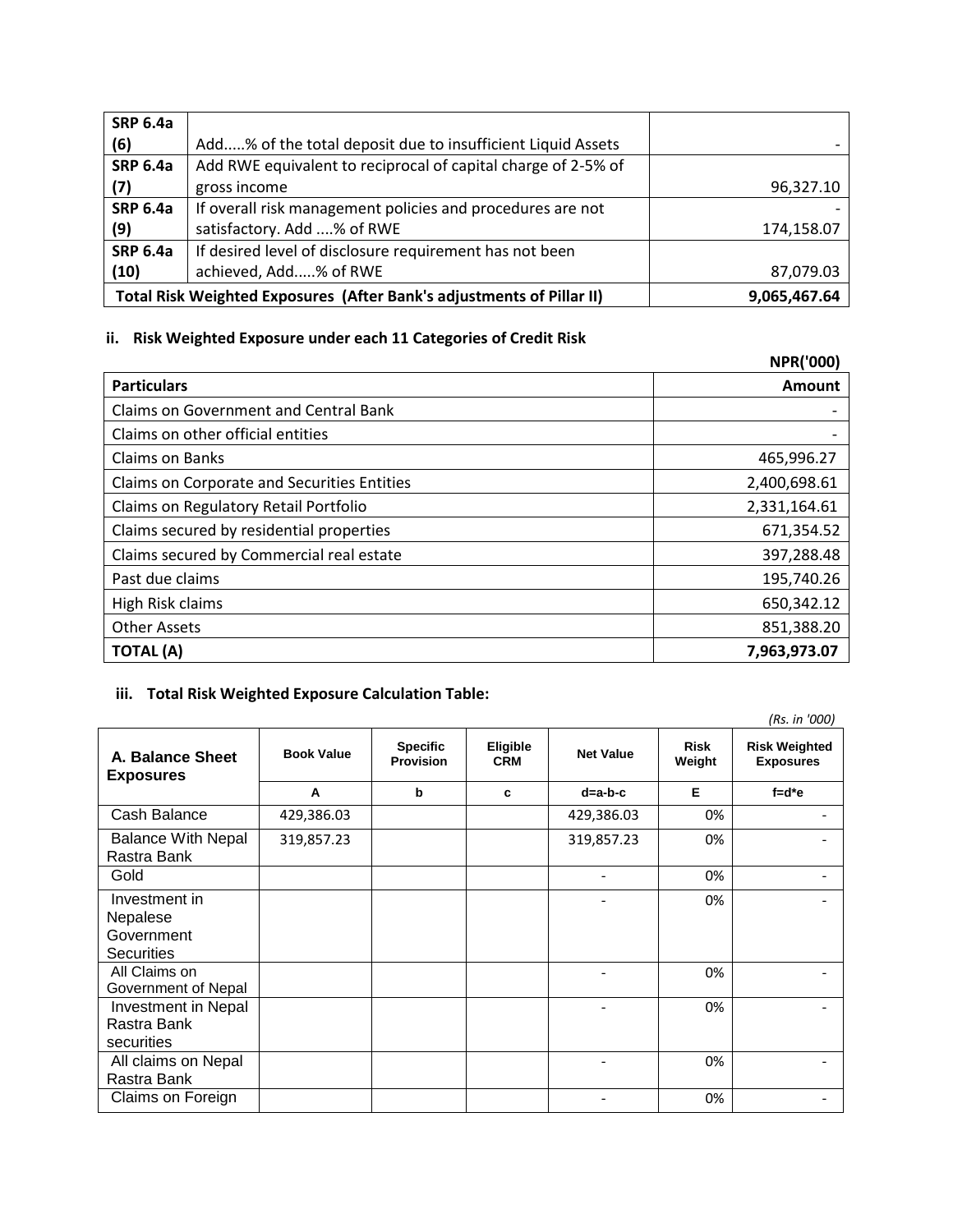| Government and<br>Central Bank (ECA<br>$0-1)$                                       |              |           |                |              |      |            |
|-------------------------------------------------------------------------------------|--------------|-----------|----------------|--------------|------|------------|
| Claims on Foreign<br>Government and<br>Central Bank (ECA -<br>2)                    |              |           |                |              | 20%  |            |
| Claims on Foreign<br>Government and<br>Central Bank (ECA -<br>3)                    |              |           |                |              | 50%  |            |
| Claims on Foreign<br>Government and<br>Central Bank (ECA-4-<br>6)                   |              |           |                |              | 100% |            |
| Claims on Foreign<br>Government and<br>Central Bank (ECA -<br>7)                    |              |           |                |              | 150% |            |
| Claims On BIS,<br>IMF, ECB, EC and<br>MDB's recognized<br>by the framework          |              |           |                |              | 0%   |            |
| Claims on Other<br>Multilateral<br>Development Banks                                |              |           |                |              | 100% |            |
| <b>Claims on Domestic</b><br><b>Public Sector Entities</b>                          |              |           |                |              | 100% |            |
| Claims on Public<br>Sector Entity (ECA<br>$0-1)$                                    |              |           |                |              | 20%  |            |
| Claims on Public<br>Sector Entity (ECA<br>2)                                        |              |           |                |              | 50%  |            |
| Claims on Public<br>Sector Entity (ECA<br>$3-6)$                                    |              |           |                |              | 100% |            |
| <b>Claims on Public</b><br>Sector Entity (ECA<br>7)                                 |              |           |                |              | 150% |            |
| Claims on domestic<br>banks that meet<br>capital adequacy<br>requirements           | 2,329,981.35 |           |                | 2,329,981.35 | 20%  | 465,996.27 |
| Claims on domestic<br>banks that do not<br>meet capital<br>adequacy<br>requirements | 20,636.14    | 20,636.14 |                |              | 100% |            |
| Claims on foreign<br>bank (ECA Rating 0-<br>1)                                      |              |           |                |              | 20%  |            |
| Claims on foreign<br>bank (ECA Rating 2)                                            |              |           | $\overline{a}$ |              | 50%  |            |
| Claims on foreign<br>bank (ECA Rating 3-<br>6)                                      |              |           |                |              | 100% |            |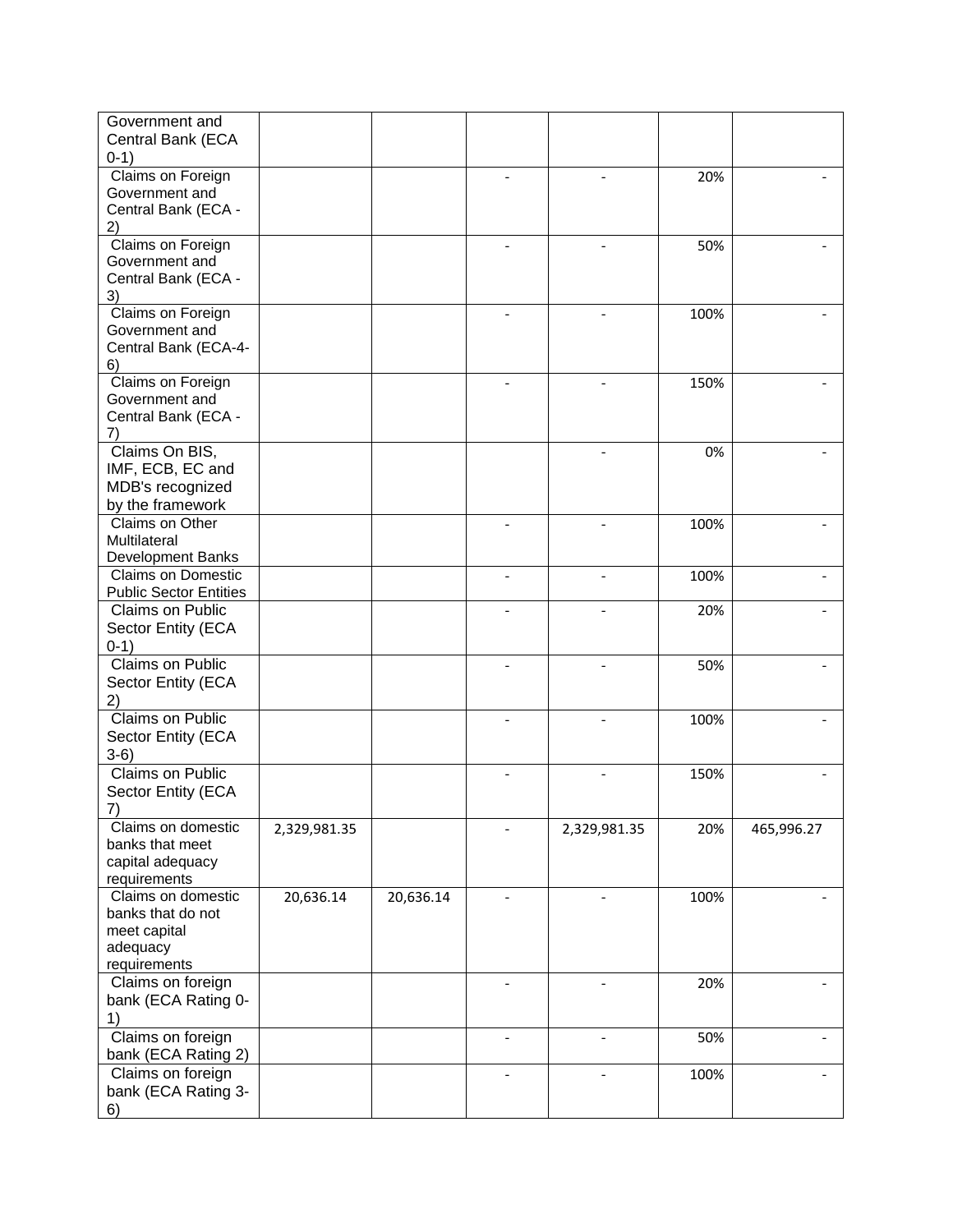| Claims on foreign                        |              |            |                          |              | 150% |              |
|------------------------------------------|--------------|------------|--------------------------|--------------|------|--------------|
| bank (ECA Rating 7)<br>Claims on foreign |              |            |                          |              |      |              |
| bank incorporated in                     |              |            |                          |              | 20%  |              |
| <b>SAARC</b> region                      |              |            |                          |              |      |              |
| operating with a                         |              |            |                          |              |      |              |
| buffer of 1% above                       |              |            |                          |              |      |              |
| their respective                         |              |            |                          |              |      |              |
| regulatory capital                       |              |            |                          |              |      |              |
| requirement                              |              |            |                          |              |      |              |
| Claims on Domestic                       |              |            | $\blacksquare$           |              |      |              |
|                                          | 2,400,698.61 |            |                          | 2,400,698.61 | 100% | 2,400,698.61 |
| Corporates                               |              |            |                          |              |      |              |
| Claims on Foreign                        |              |            | $\overline{\phantom{0}}$ |              | 20%  |              |
| Corporates (ECA 0-                       |              |            |                          |              |      |              |
| 1)                                       |              |            |                          |              |      |              |
| Claims on Foreign                        |              |            | $\overline{\phantom{a}}$ |              | 50%  |              |
| Corporates (ECA 2)                       |              |            |                          |              |      |              |
| Claims on Foreign                        |              |            |                          |              | 100% |              |
| Corporates (ECA 3-                       |              |            |                          |              |      |              |
| 6)                                       |              |            |                          |              |      |              |
| Claims on Foreign                        |              |            | $\overline{a}$           |              | 150% |              |
| Corporates (ECA 7)                       |              |            |                          |              |      |              |
| <b>Regulatory Retail</b>                 | 3,129,887.99 |            | 21,668.51                | 3,108,219.48 | 75%  | 2,331,164.61 |
| Portfolio (Not                           |              |            |                          |              |      |              |
| Overdue)                                 |              |            |                          |              |      |              |
| Claims fulfilling all                    |              |            |                          |              | 100% |              |
| criterion of regularity                  |              |            |                          |              |      |              |
| retail except                            |              |            |                          |              |      |              |
| granularity                              |              |            |                          |              |      |              |
| Claims secured by                        | 1,118,924.19 |            |                          | 1,118,924.19 | 60%  | 671,354.52   |
| residential properties                   |              |            |                          |              |      |              |
| Claims not fully                         |              |            |                          |              | 150% |              |
| secured by residential                   |              |            |                          |              |      |              |
| properties                               |              |            |                          |              |      |              |
| Claims secured by                        | 33,385.68    | 18,897.84  |                          | 14,487.84    | 100% | 14,487.84    |
| residential properties                   |              |            |                          |              |      |              |
| (Overdue)                                |              |            |                          |              |      |              |
| Claims secured by                        | 397,288.48   |            |                          | 397,288.48   | 100% | 397,288.48   |
| Commercial real                          |              |            |                          |              |      |              |
| estate                                   |              |            |                          |              |      |              |
| Past due claims                          | 302,703.16   | 172,209.65 |                          | 130,493.51   | 150% | 195,740.26   |
| (except for claims                       |              |            |                          |              |      |              |
| secured by residential                   |              |            |                          |              |      |              |
| properties)                              |              |            |                          |              |      |              |
| High Risk claims                         | 433,561.41   |            | $\overline{\phantom{a}}$ | 433,561.41   | 150% | 650,342.12   |
| Lending Against                          | 90,924.75    |            |                          | 90,924.75    | 100% | 90,924.75    |
| Securities (Bonds &                      |              |            |                          |              |      |              |
| Shares)                                  |              |            |                          |              |      |              |
| Investments in equity                    | 110,211.46   |            |                          | 110,211.46   | 100% | 110,211.46   |
| and other capital                        |              |            |                          |              |      |              |
| instruments of                           |              |            |                          |              |      |              |
| institutions listed in                   |              |            |                          |              |      |              |
| stock exchange                           |              |            |                          |              |      |              |
| Investments in equity                    | 80,100.00    |            |                          | 80,100.00    | 150% | 120,150.00   |
| and other capital                        |              |            |                          |              |      |              |
| instruments of                           |              |            |                          |              |      |              |
| institutions not listed                  |              |            |                          |              |      |              |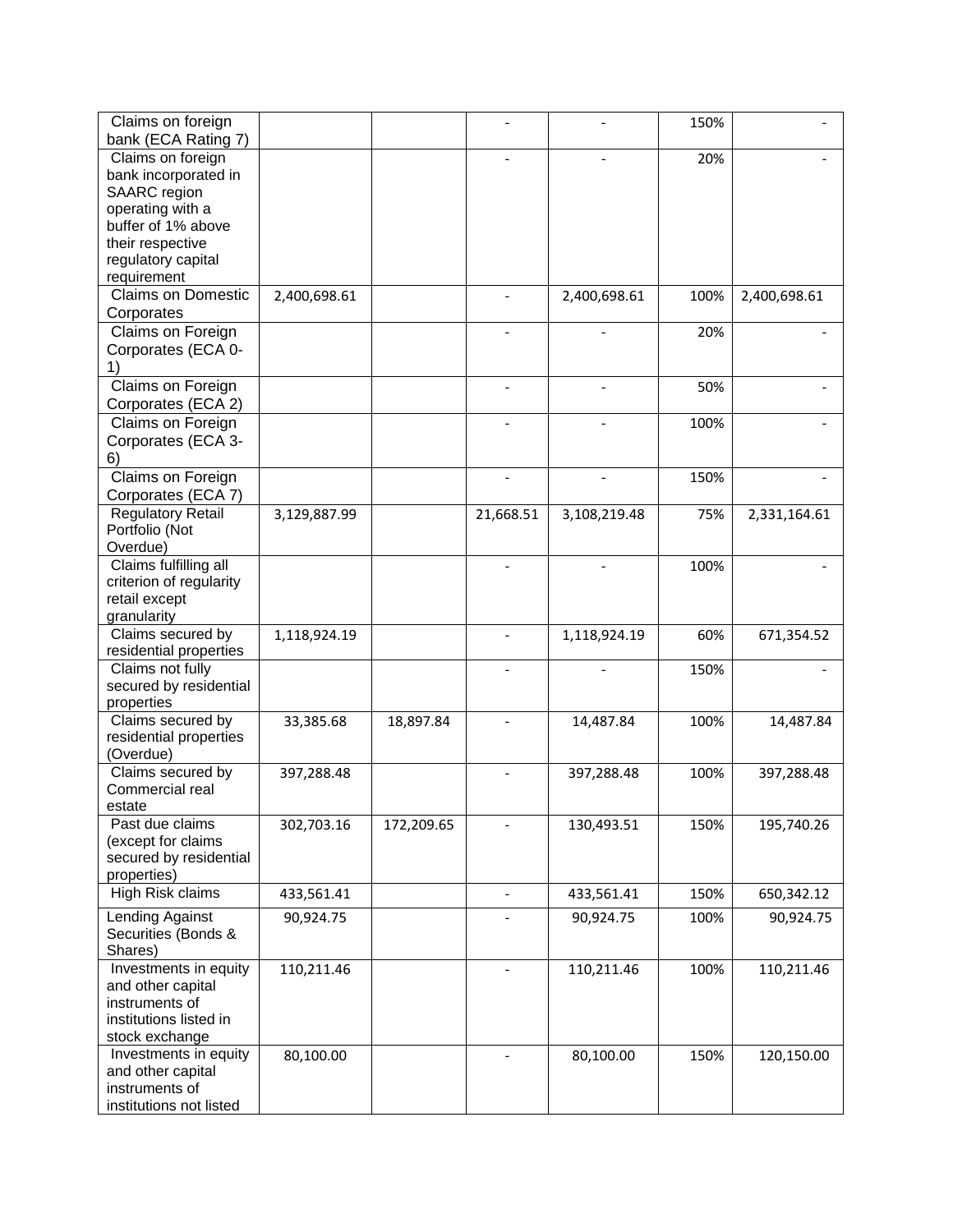| in the stock exchange               |               |            |           |               |      |              |
|-------------------------------------|---------------|------------|-----------|---------------|------|--------------|
| Staff loan secured                  |               |            |           |               | 50%  |              |
| by residential                      |               |            |           |               |      |              |
| property                            |               |            |           |               |      |              |
| Interest                            |               |            |           |               | 0%   |              |
| Receivable/claim on                 |               |            |           |               |      |              |
| government                          |               |            |           |               |      |              |
| securities                          |               |            |           |               |      |              |
| Cash in transit and                 |               |            |           |               | 20%  |              |
| other cash items in                 |               |            |           |               |      |              |
| the process of                      |               |            |           |               |      |              |
| collection                          |               |            |           |               |      |              |
| Other Assets (as per<br>attachment) | 515,614.16    |            |           | 515,614.16    | 100% | 515,614.16   |
| <b>TOTAL (A)</b>                    | 11,713,160.65 | 211,743.64 | 21,668,51 | 11,479,748.50 |      | 7,963,973.07 |

| <b>B.</b> Off Balance<br><b>Sheet Exposures</b> | <b>Book Value</b> | <b>Specific</b><br><b>Provision</b> | <b>Eligible</b><br><b>CRM</b> | <b>Net Value</b>         | <b>Risk</b><br>Weight | <b>Risk Weighted</b><br><b>Exposures</b> |
|-------------------------------------------------|-------------------|-------------------------------------|-------------------------------|--------------------------|-----------------------|------------------------------------------|
|                                                 |                   |                                     |                               |                          |                       |                                          |
| Revocable                                       |                   |                                     |                               | $\overline{\phantom{a}}$ |                       |                                          |
| Commitments                                     |                   |                                     |                               |                          | 0%                    |                                          |
| <b>Bills Under</b>                              |                   |                                     |                               | $\overline{\phantom{0}}$ |                       |                                          |
| Collection                                      |                   |                                     |                               |                          | 0%                    |                                          |
| Forward Exchange<br><b>Contract Liabilities</b> |                   |                                     | $\overline{\phantom{0}}$      | $\overline{a}$           | 10%                   |                                          |
|                                                 |                   |                                     | $\overline{\phantom{a}}$      |                          |                       |                                          |
| <b>LC Commitments</b>                           |                   |                                     |                               |                          |                       |                                          |
| With Original<br>Maturity Upto 6                |                   |                                     |                               |                          |                       |                                          |
| months domestic                                 |                   |                                     |                               |                          |                       |                                          |
| counterparty                                    | 14,210.49         |                                     |                               | 14,210.49                | 20%                   | 2,842.10                                 |
| Foreign                                         |                   |                                     |                               |                          |                       |                                          |
| counterparty (ECA                               |                   |                                     |                               |                          |                       |                                          |
| Rating 0-1)                                     |                   |                                     |                               |                          | 20%                   |                                          |
| Foreign                                         |                   |                                     |                               |                          |                       |                                          |
| counterparty (ECA                               |                   |                                     |                               |                          |                       |                                          |
| Rating 2)                                       |                   |                                     |                               |                          | 50%                   |                                          |
| Foreign                                         |                   |                                     |                               |                          |                       |                                          |
| counterparty (ECA                               |                   |                                     |                               |                          |                       |                                          |
| Rating 3-6)                                     |                   |                                     |                               |                          | 100%                  |                                          |
| Foreign<br>counterparty (ECA                    |                   |                                     |                               |                          |                       |                                          |
| Rating 7)                                       |                   |                                     |                               |                          | 150%                  |                                          |
| <b>LC Commitments</b>                           |                   |                                     |                               |                          |                       |                                          |
| With Original                                   |                   |                                     |                               |                          |                       |                                          |
| Maturity Over 6                                 |                   |                                     |                               |                          |                       |                                          |
| months domestic                                 |                   |                                     |                               |                          |                       |                                          |
| counterparty                                    |                   |                                     |                               |                          | 50%                   |                                          |
| Foreign                                         |                   |                                     |                               |                          |                       |                                          |
| counterparty (ECA                               |                   |                                     |                               |                          |                       |                                          |
| Rating 0-1)                                     |                   |                                     |                               |                          | 20%                   |                                          |
| Foreign                                         |                   |                                     | $\overline{a}$                |                          |                       |                                          |
| counterparty (ECA                               |                   |                                     |                               |                          |                       |                                          |
| Rating 2)                                       |                   |                                     |                               |                          | 50%                   |                                          |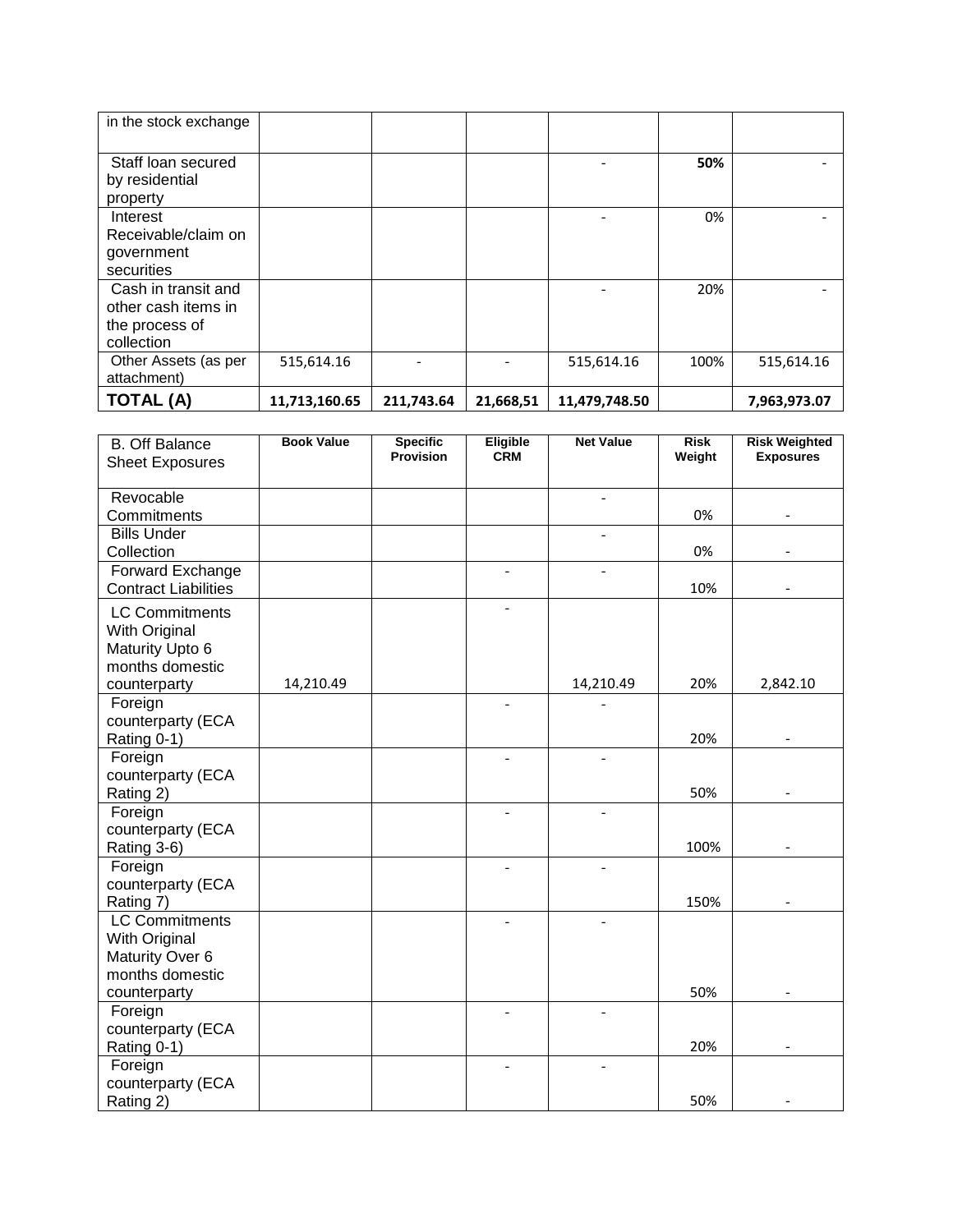| Foreign                                   |            |                          |                          |      |                          |
|-------------------------------------------|------------|--------------------------|--------------------------|------|--------------------------|
| counterparty (ECA<br>Rating 3-6)          |            |                          |                          | 100% |                          |
| Foreign                                   |            |                          |                          |      |                          |
| counterparty (ECA                         |            |                          |                          |      |                          |
| Rating 7)                                 |            |                          |                          | 150% |                          |
| Bid Bond,                                 |            |                          |                          |      |                          |
| Performance Bond<br>and Counter           |            |                          |                          |      |                          |
| guarantee domestic                        |            |                          |                          |      |                          |
| counterparty                              | 55,356.00  |                          | 55,356.00                | 50%  | 27,678.00                |
| Foreign                                   |            |                          |                          |      |                          |
| counterparty (ECA                         |            |                          |                          |      |                          |
| Rating 0-1)                               |            |                          |                          | 20%  |                          |
| Foreign                                   |            |                          |                          |      |                          |
| counterparty (ECA<br>Rating 2)            |            |                          |                          | 50%  |                          |
| Foreign                                   |            |                          |                          |      |                          |
| counterparty (ECA                         |            |                          |                          |      |                          |
| Rating 3-6)                               |            |                          |                          | 100% |                          |
| Foreign                                   |            |                          |                          |      |                          |
| counterparty (ECA                         |            |                          |                          |      |                          |
| Rating 7)                                 |            |                          |                          | 150% |                          |
| Underwriting<br>commitments               |            | $\overline{\phantom{a}}$ | $\overline{\phantom{a}}$ | 50%  |                          |
| Lending of Bank's                         |            |                          |                          |      |                          |
| <b>Securities or Posting</b>              |            |                          |                          |      |                          |
| of Securities as                          |            |                          |                          |      |                          |
| collateral                                |            |                          |                          | 100% |                          |
| Repurchase                                |            |                          |                          |      |                          |
| Agreements, Assets                        |            |                          |                          |      |                          |
| sale with recourse<br>Advance Payment     |            | $\overline{a}$           |                          | 100% |                          |
| Guarantee                                 |            |                          |                          | 100% |                          |
| Financial                                 |            |                          |                          |      |                          |
| Guarantee                                 |            |                          |                          | 100% |                          |
| Acceptances and                           |            |                          |                          |      |                          |
| Endorsements                              |            |                          |                          | 100% |                          |
| Unpaid portion of                         |            |                          |                          |      |                          |
| Partly paid shares<br>and Securities      |            |                          |                          | 100% |                          |
| <b>Irrevocable Credit</b>                 |            | $\overline{a}$           |                          |      |                          |
| commitments (short                        |            |                          |                          |      |                          |
| term)                                     | 523,384.50 |                          | 523,384.50               | 20%  | 104,676.90               |
| <b>Irrevocable Credit</b>                 |            | $\overline{a}$           |                          |      |                          |
| commitments (long                         |            |                          |                          |      |                          |
| term)                                     |            |                          |                          | 50%  | $\overline{\phantom{0}}$ |
| Claims on foreign<br>bank incorporated in |            |                          | $\blacksquare$           |      |                          |
| SAARC region                              |            |                          |                          |      |                          |
| operating with a                          |            |                          |                          |      |                          |
| buffer of 1% above                        |            |                          |                          |      |                          |
| their respective                          |            |                          |                          |      |                          |
| regulatory capital                        |            |                          |                          |      |                          |
| requirement                               |            |                          |                          | 20%  |                          |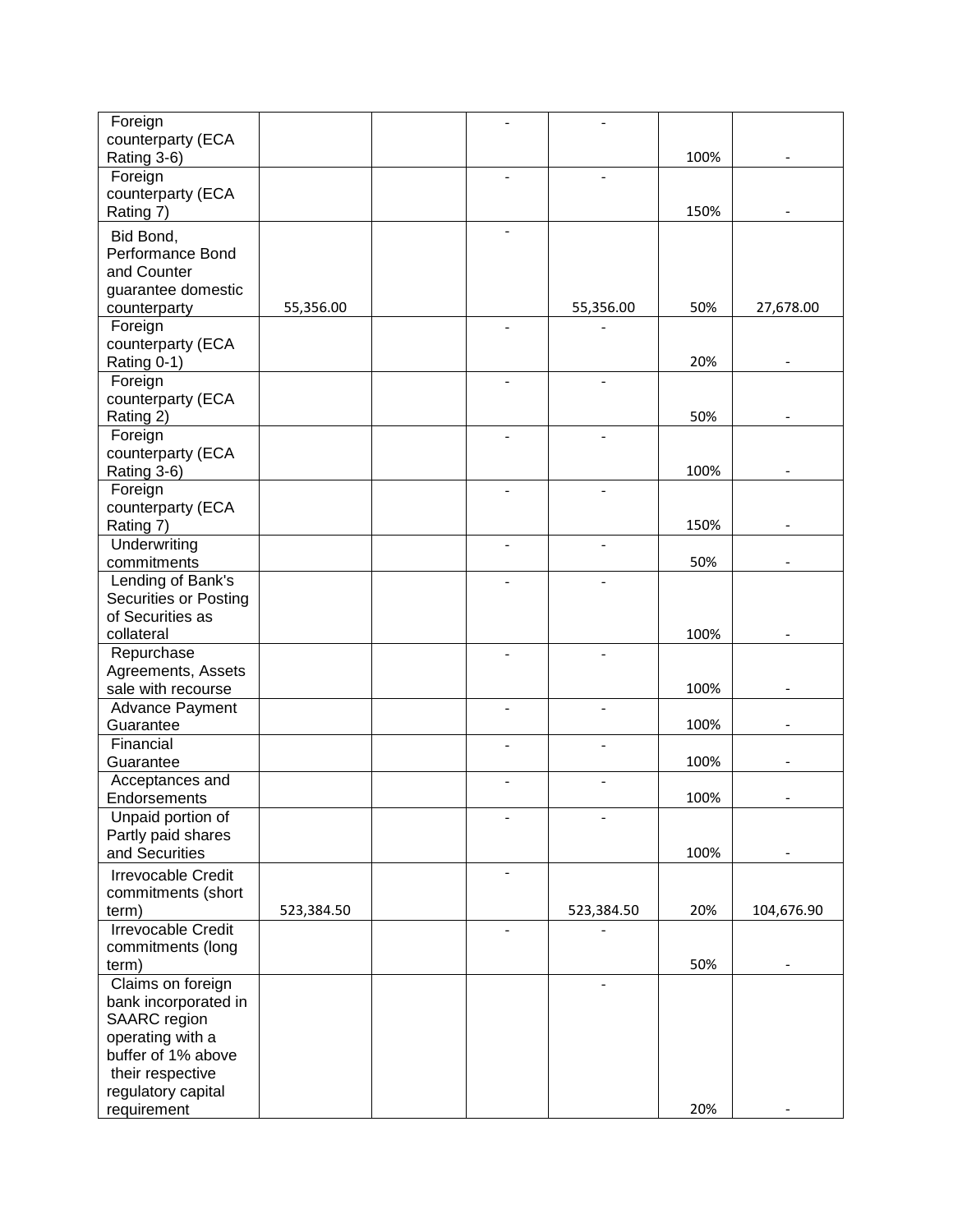| <b>Other Contingent</b>                                                                   |               |            |           |               |      |              |
|-------------------------------------------------------------------------------------------|---------------|------------|-----------|---------------|------|--------------|
| Liabilities                                                                               |               |            |           |               | 100% |              |
| <b>Unpaid Guarantee</b>                                                                   |               |            |           |               |      |              |
| Claims                                                                                    |               |            |           |               | 200% |              |
| TOTAL (B)                                                                                 | 592,950.99    |            |           | 592,950.99    |      | 135,197.00   |
| <b>Total RWE for</b>                                                                      |               |            |           |               |      |              |
| credit Risk Before                                                                        |               |            |           |               |      |              |
| Adjustment (A)                                                                            |               |            |           |               |      |              |
| $+(B)$                                                                                    | 12,306,111.63 | 211,743.64 | 21,668.51 | 12,072,699.49 |      | 8,099,170.07 |
| <b>Adjustments under</b>                                                                  |               |            |           |               |      |              |
| <b>Pillar II</b>                                                                          |               |            |           |               |      |              |
| SRP 6.4a(3) - Add 10% of the loans & facilities in excess of Single Obligor Limits to RWE |               |            |           |               |      |              |
| SRP 6.4a(4) - Add 1% of the contract (sale) value in case of the sale of credit with      |               |            |           |               |      |              |
| recourse to RWE                                                                           |               |            |           |               |      |              |
| Total RWE for                                                                             | 12,306,111.63 | 211,743.64 | 21,668.51 | 12,072,699.49 |      | 8,099,170.07 |
| Credit Risk after                                                                         |               |            |           |               |      |              |
| Bank's adjustments                                                                        |               |            |           |               |      |              |
| under Pillar II                                                                           |               |            |           |               |      |              |

# **iv. Amount of Non-Performing Assets (Gross and Net Amount)**

|                    |                     |                  | (NPR'000)         |
|--------------------|---------------------|------------------|-------------------|
| <b>Particulars</b> | <b>Gross Amount</b> | <b>Provision</b> | <b>Net Amount</b> |
| Substandard        | 123,917.07          | 30,979.27        | 92,937.80         |
| Doubtful           | 104,087.08          | 52,043.54        | 52,043.54         |
| Loss               | 108,084.69          | 108,084.69       |                   |
| <b>Total</b>       | 336,088.84          | 191,107.50       | 144,981.34        |

# **v. Non-Performing Assets (NPA) Ratios**

| <b>Particulars</b>          | Percentage |
|-----------------------------|------------|
| Gross NPA to Gross Advances | 4.25       |
| Net NPA to Net Advances     | 1.92       |

## **vi. Movement of Non-Performing Assets**

|                    |                               |                              | (NPR'000)       |
|--------------------|-------------------------------|------------------------------|-----------------|
| <b>Particulars</b> | <b>Balance (Chaitra 2076)</b> | <b>Balance (Ashadh 2077)</b> | <b>Movement</b> |
| Substandard        | 133,626.91                    | 123,917.07                   | (9,709.84)      |
| Doubtful           | 124,416.41                    | 104,087.08                   | (20, 329.33)    |
| <b>Loss</b>        | 32,744.87                     | 108,084.69                   | 75,339.82       |
| <b>Total</b>       | 290,788.19                    | 336,088.84                   | 45,300.65       |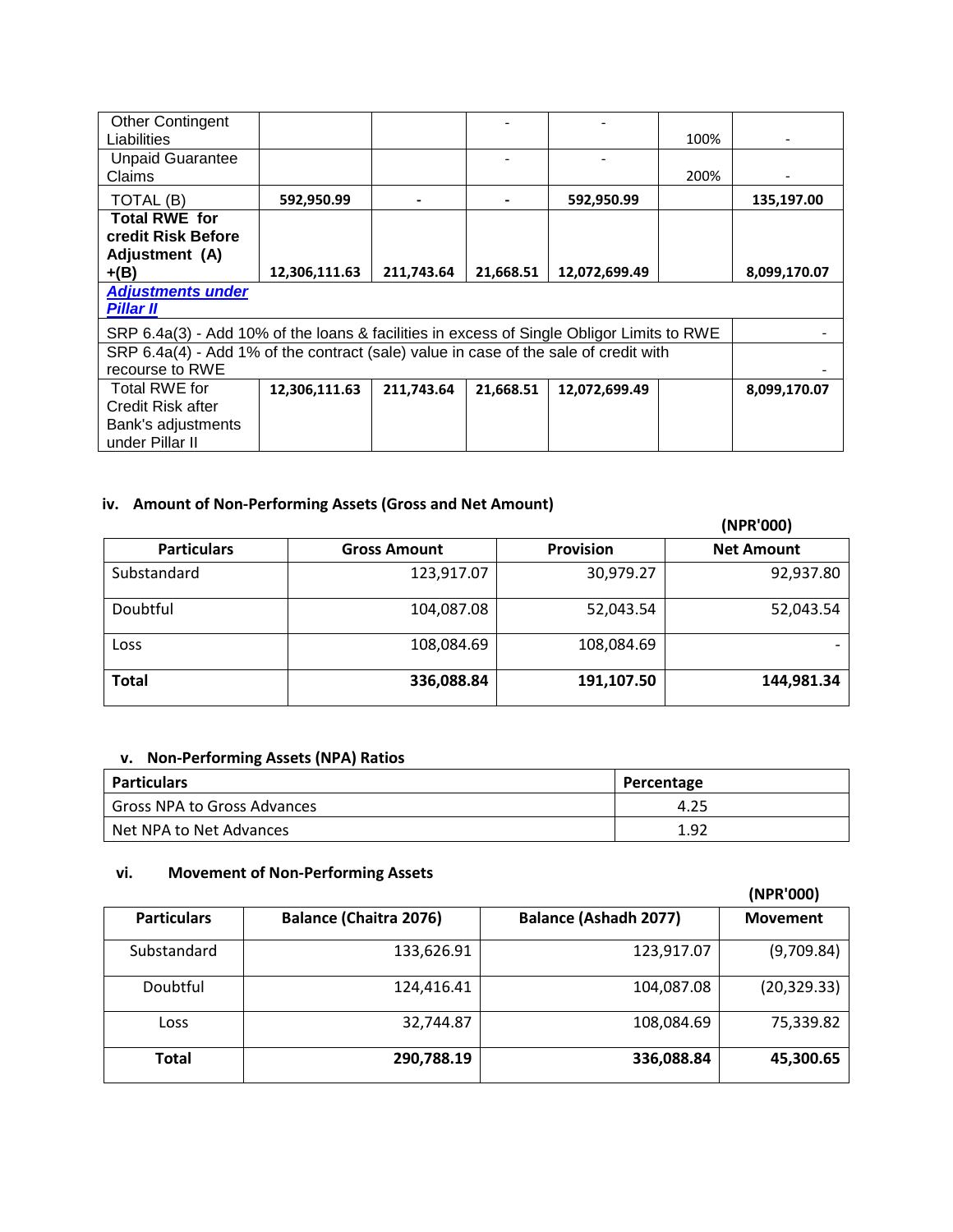## **vii. Write off loans and Interest Suspense**

During 4th quarter 2076/77 the bank has not written off any loans and advances.

#### **viii. Movement of Loan Loss Provision and Interest Suspense**

|                    |                               |                       | (NPR'000)       |
|--------------------|-------------------------------|-----------------------|-----------------|
| <b>Particulars</b> | <b>Balance (Chaitra 2076)</b> | Balance (Ashadh 2077) | <b>Movement</b> |
| Pass               | 75,424.90                     | 63,033.87             | (12,391.03)     |
| Watch list         | 5,438.29                      | 92,132.44             | 86,694.15       |
| Substandard        | 33,406.73                     | 30,979.27             | (2,427.46)      |
| Doubtful           | 62,208.20                     | 52,043.54             | (10, 164.66)    |
| Loss               | 32,744.87                     | 108,084.69            | 75,339.82       |
| <b>Total</b>       | 209,222.99                    | 346,273.80            | 137,050.81      |

#### **ix. Interest Suspense**

|                    |                               |                              | (NPR'000)    |
|--------------------|-------------------------------|------------------------------|--------------|
| <b>Particulars</b> | <b>Balance (Chaitra 2076)</b> | <b>Balance (Ashadh 2077)</b> | Movement     |
| Interest Suspense  | 134,680.92                    | 109,568.85                   | (25, 112.07) |

## **x. Details of Additional Loan Loss Provision**

|                    | (NPR'000)       |
|--------------------|-----------------|
| <b>Particulars</b> | <b>Movement</b> |
| Pass               | (12, 391.03)    |
| Watchlist          | 86,694.15       |
| Substandard        | (2,427.46)      |
| Doubtful           | (10, 164.66)    |
| Loss               | 75,339.82       |
| <b>Total</b>       | 137,050.81      |